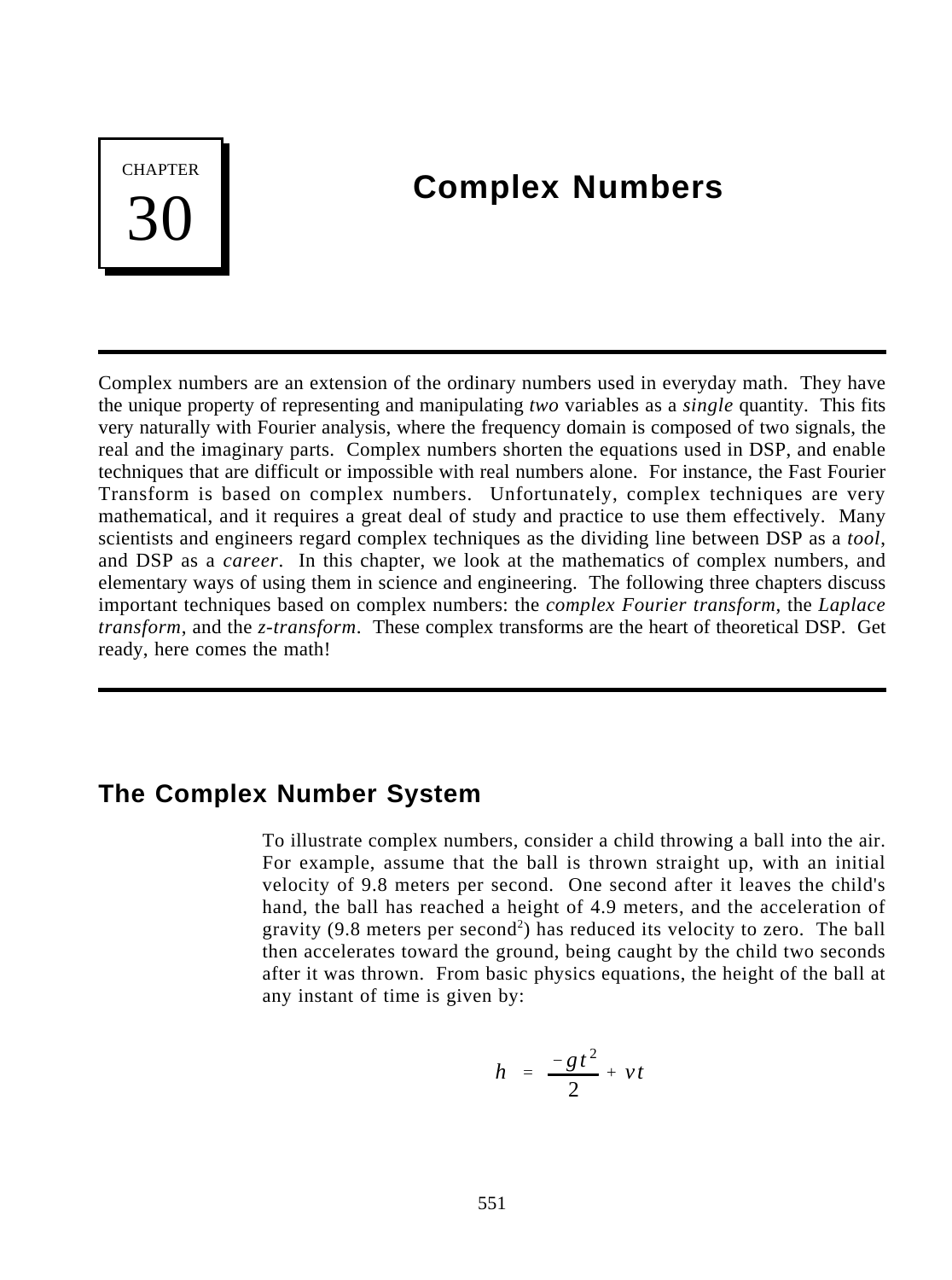where *h* is the height above the ground (in meters), *g* is the acceleration of gravity (9.8 meters per second<sup>2</sup>),  $v$  is the initial velocity (9.8 meters per second), and *t* is the time (in seconds).

Now, suppose we want to know *when* the ball passes a certain height. Plugging in the known values and solving for *t*:

$$
t = 1 \pm \sqrt{1 - h/4.9}
$$

For instance, the ball is at a height of 3 meters *twice*:  $t = 0.38$  (going up) and  $t = 1.62$  seconds (going down).

As long as we ask reasonable questions, these equations give reasonable answers. But what happens when we ask unreasonable questions? For example: At what time does the ball reach a height of 10 meters? This question has no answer in reality because the ball *never* reaches this height. Nevertheless, plugging the value of  $h = 10$  into the above equation gives two answers:  $t = 1 + \sqrt{-1.041}$  and  $t = 1 - \sqrt{-1.041}$ . Both these answers contain the square-root of a negative number, something that does not exist in the world as we know it. This unusual property of polynomial equations was first used by the Italian mathematician Girolamo Cardano (1501-1576). Two centuries later, the great German mathematician Carl Friedrich Gauss (1777-1855) coined the term **complex numbers**, and paved the way for the modern understanding of the field.

Every complex number is the sum of two components: a **real part** and an **imaginary part**. The real part is a **real number**, one of the ordinary numbers we all learned in childhood. The imaginary part is an **imaginary number**, that is, the *square-root of a negative number*. To keep things standardized, the imaginary part is usually reduced to an ordinary number multiplied by the square-root of negative one. As an example, the complex number:  $t = 1 + \sqrt{-1.041}$ , is first reduced to:  $t = 1 + \sqrt{1.041}\sqrt{-1}$ , and then to the final form:  $t = 1 + 1.02\sqrt{-1}$ . The real part of this complex number is 1, while the imaginary part is  $1.02\sqrt{-1}$ . This notation allows the abstract term,  $\sqrt{-1}$ , to be given a special symbol. Mathematicians have long used *i* to denote  $\sqrt{-1}$ . In comparison, electrical engineers use the symbol, *j*, because *i* is used to represent electrical current. Both symbols are common in DSP. In this book the electrical engineering convention, *j*, will be used.

For example, all the following are valid complex numbers:  $1 + 2j$ ,  $1 - 2j$ ,  $-1 + 2j$ , 3.14159 + 2.7183 *j*, (4/3) + (19/2) *j*, etc. All ordinary numbers, such as: 2, 6.34, and -1.414, can be viewed as a complex number with *zero* for the imaginary part, i.e.,  $2 + 0j$ ,  $6.34 + 0j$ , and  $-1.414 + 0j$ .

Just as real numbers are described as having positions along a number line, complex numbers are represented by locations in a two-dimensional display called the **complex plane**. As shown in Fig. 30-1, the horizontal axis of the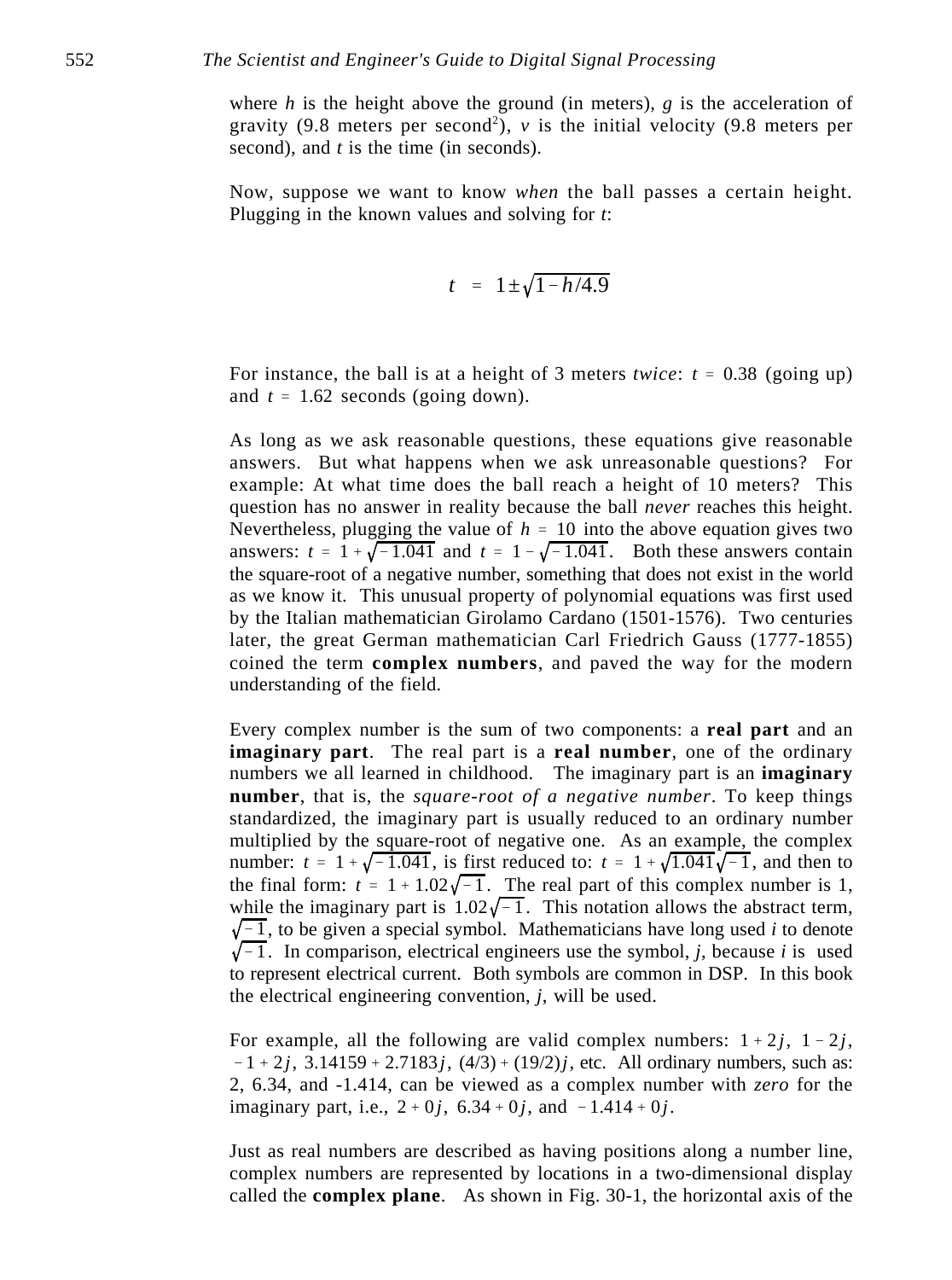#### FIGURE 30-1

The complex plane. Every complex number has a unique location in the complex plane, as illustrated by the three examples shown here. The horizontal axis represents the real part, while the vertical axis represents the imaginary part.



complex plane is the real part of the complex number, while the vertical axis is the imaginary part. Since real numbers are those complex numbers that have an imaginary part equal to zero, the *real number line* is the same as the *x-axis* of the complex plane.

In mathematical equations, a complex number is represented by a single variable, even though it is composed of two parts. For example, the three complex variables in Fig. 30-1 could be written:

$$
A = 2 + 6j \n B = -4 - 1.5j \n C = 3 - 7j
$$

where A, B, & C are complex variables. This illustrates a strong *advantage* and a strong *disadvantage* of using complex numbers. The advantage is the inherent shorthand of representing two things by a single symbol. The disadvantage is having to remember which variables are complex and which variables are ordinary numbers.

The mathematical notation for separating a complex number into its real and imaginary parts uses the operators: *Re* () and *Im*(). For example, using the above complex numbers:

| $Re \, A = 2$  | $Im \, A = 6$    |
|----------------|------------------|
| $Re \, B = -4$ | $Im \, B = -1.5$ |
| $Re \, C = 3$  | $Im \, C = -7$   |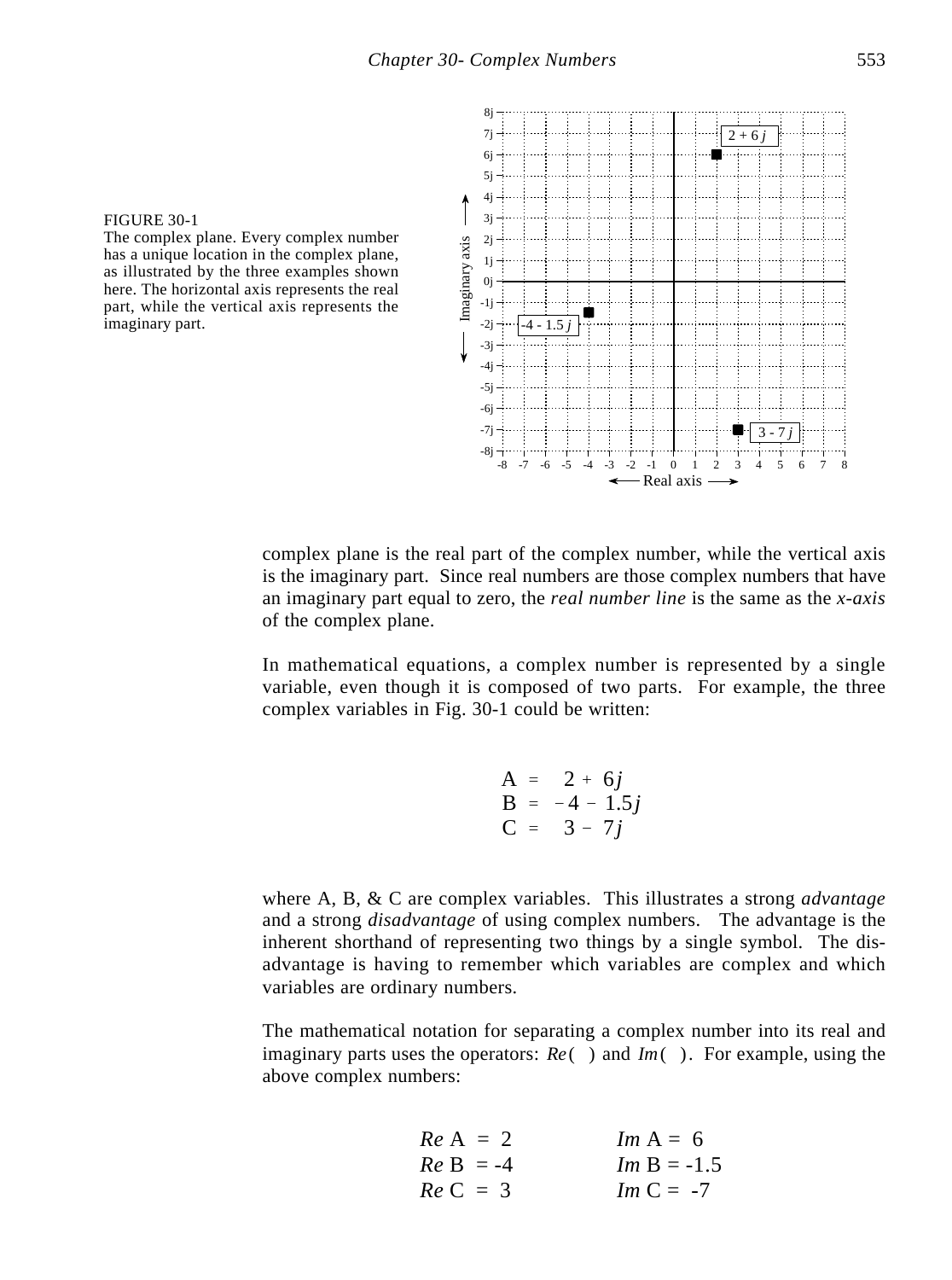Notice that the value returned by the mathematical operator, *Im* ( ), does not include the *j*. For example,  $Im(3 + 4j)$  is equal to 4, not 4*j*.

Complex numbers follow the same algebra as ordinary numbers, treating the quantity, *j*, as a constant. For instance, addition, subtraction, multiplication and division are given by:

EQUATION 30-1  
Addition of complex numbers. 
$$
(a + bj) + (c + dj) = (a + c) + j(b + d)
$$

EQUATION 30-2 Subtraction of complex numbers.

$$
(a + bj) - (c + dj) = (a - c) + j(b - d)
$$

EQUATION 30-3 Multiplication of complex numbers.

$$
(a + bj)(c + dj) = (ac - bd) + j(bc + ad)
$$

EQUATION 30-4 Division of complex numbers.

$$
\frac{(a+bj)}{(c+dj)} = \left(\frac{ac+bd}{c^2+d^2}\right) + j\left(\frac{bc-ad}{c^2+d^2}\right)
$$

Two tricks are used when manipulating equations such as these. First, whenever a  $j^2$  term is encountered, it is replaced by -1. This follows from the definition of *j*, that is:  $j^2 = (\sqrt{-1})^2 = -1$ . The second trick is a way to eliminate the *j* term from the denominator of a fraction. For instance, the left side of Eq. 30-4 has a denominator of  $c + dj$ . This is handled by multiplying the numerator and denominator by the term  $c - id$ , cancelling all the imaginary terms from the denominator. In the jargon of the field, switching the sign of the imaginary part of a complex number is called taking the **complex conjugate**. This is denoted by a star at the upper right corner of the variable. For example, if  $Z = a + bj$ , then  $Z^* = a - bj$ . In other words, Eq. 30-4 is derived by multiplying both the numerator and denominator by the complex conjugate of the denominator.

The following properties hold even when the variables A, B, and C are complex. These relations can be proven by breaking each variable into its real and imaginary parts and working out the algebra.

 $AB = BA$ EQUATION 30-5 Commutative property. EQUATION 30-6 Associative property. EQUATION 30-7 Distributive property.  $(A + B) + C = A + (B + C)$  $A(B+C) = AB+AC$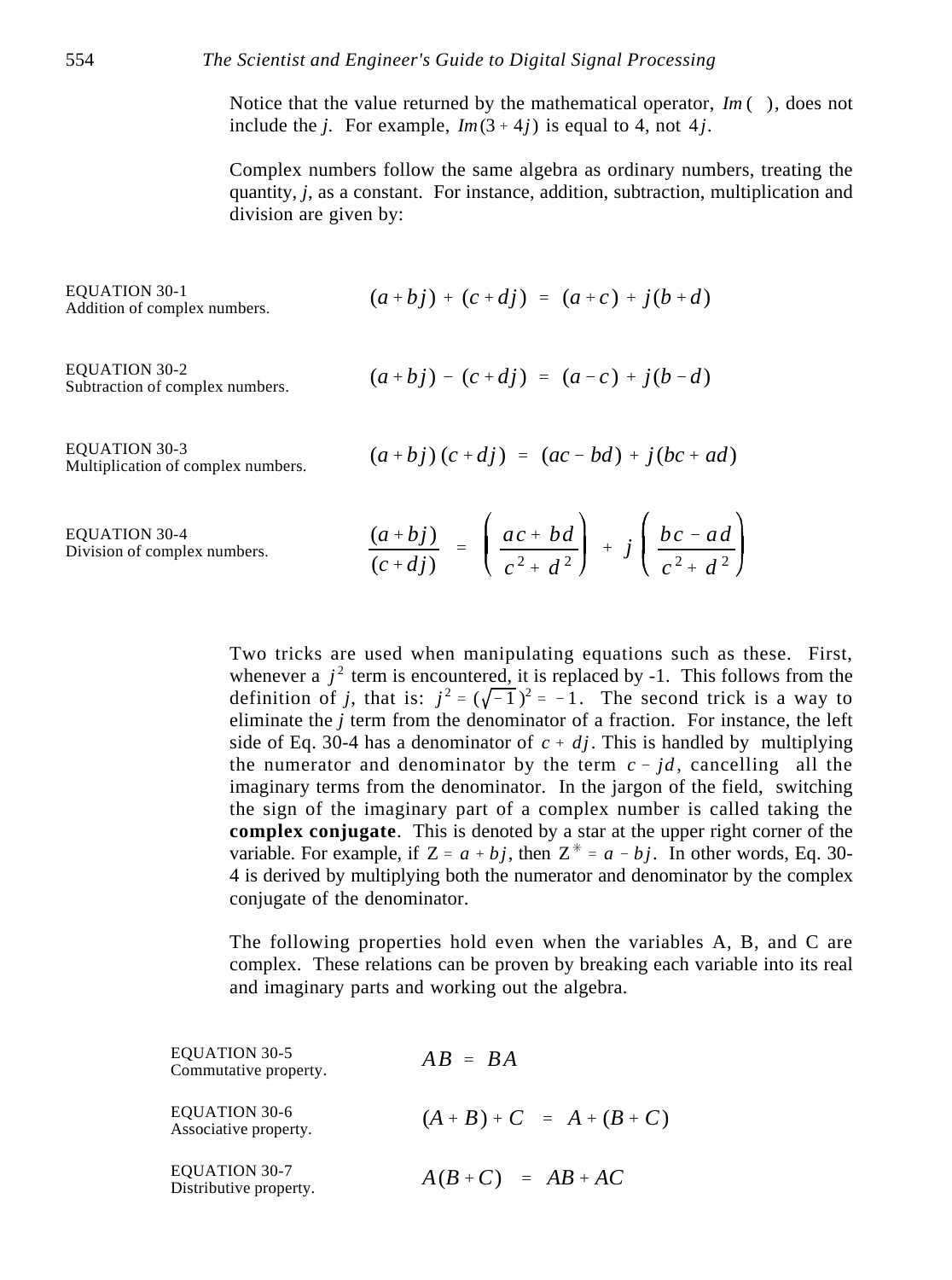## **Polar Notation**

Complex numbers can also be expressed in *polar notation*, besides the *rectangular notation* just described. For example, Fig. 30-2 shows three complex numbers in polar form, the same ones previously presented in Fig. 30-1. The **magnitude** is the length of the vector starting at the origin and ending at the complex point, while the **phase angle** is measured between this vector and the positive x-axis. Complex numbers can be converted between rectangular and polar notation by the following equations (paying attention to the polar notation *nuisances* discussed in Chapter 8):

EQUATION 30-8 Rectangular-to-polar conversion. The complex variable, A, can be changed from rectangular form: *Re* A & *Im* A, to polar form:  $M \& \theta$ .

EQUATION 30-9 Polar-to-rectangular conversion. This is changing the complex number from *M* &  $\theta$  to  $\overline{Re}$  A & *Im* A.

$$
M = \sqrt{(Re \text{ A})^2 + (Im \text{ A})^2}
$$

$$
\theta = \arctan\left[\frac{Im \text{ A}}{Re \text{ A}}\right]
$$

 $Re A = M cos(\theta)$ 

*Im* A = *M* sin( $\theta$ )

This brings up a giant leap in the mathematics. (Yes, this means you should pay extra attention). A complex number written in rectangular notation



Complex numbers in polar form. Three example points in the complex plane are shown in polar coordinates. Figure 30-1 shows these same points in rectangular form.

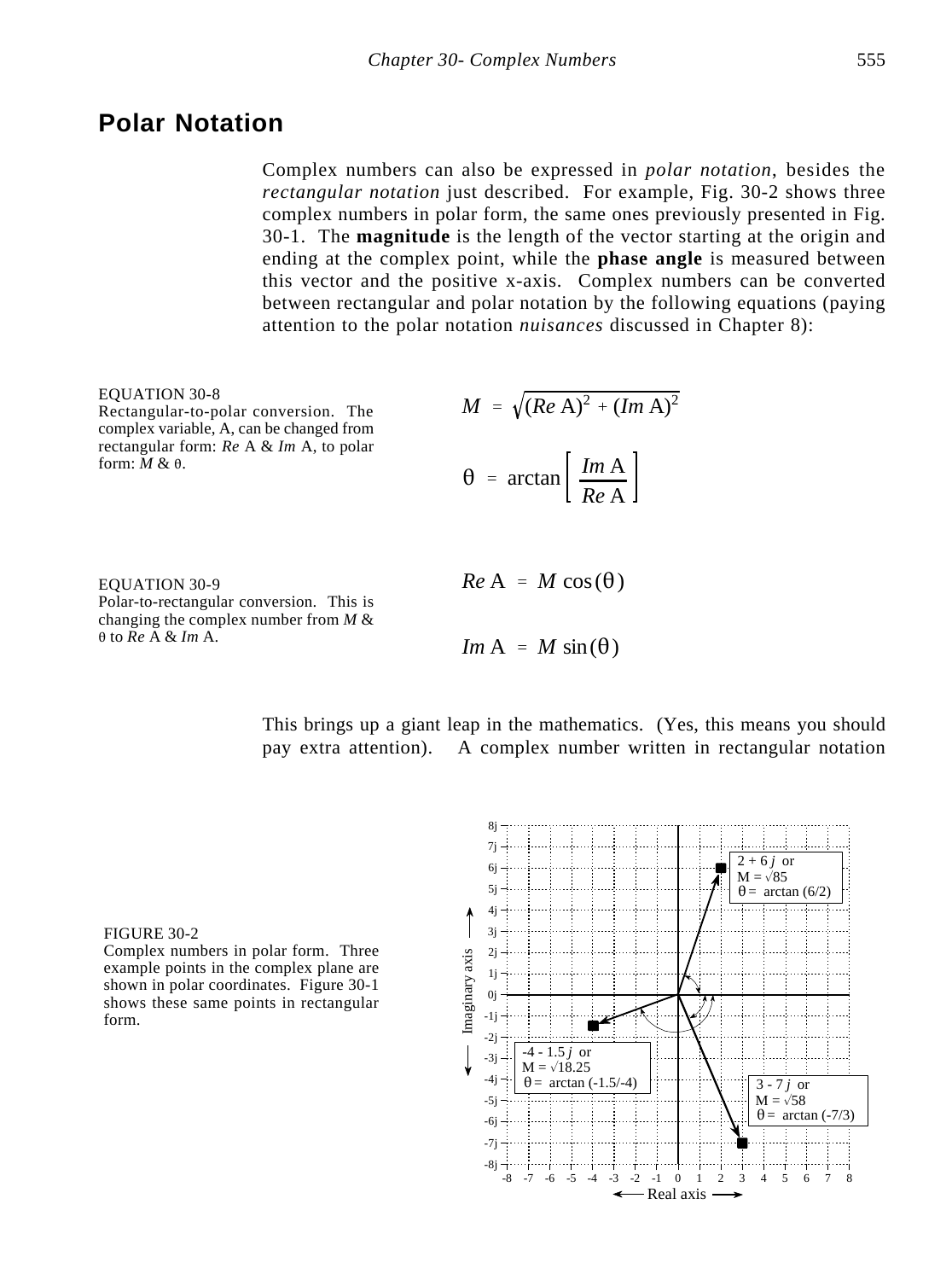is in the form:  $a + bj$ . The information is carried in the variables:  $a \& b$ , but the proper complex number is the entire expression:  $a + bj$ . In polar form, the key information is contained in  $M \& \theta$ , but what is the full expression for the proper complex number?

The key to this is Eq. 30-9, the polar-to-rectangular conversion. If we start with the proper complex number,  $a + bj$ , and apply Eq. 30-9, we obtain:

#### EQUATION 30-10

Rectangular and polar complex numbers. The left side is the rectangular form of a complex number, while the expression on the right is the polar representation. The conversion between:  $M \& \theta$  and  $a \& b$ , is given by Eqs. 30-8 and 30-9.

 $a + ib = M(\cos\theta + i\sin\theta)$ 

The expression on the left is the proper *rectangular* description of a complex number, while the expression on the right is the proper *polar* description.

Before continuing with the next step, let's review how we arrived at this point. First, we gave the rectangular form of a complex number a graphical representation, that is, a location in a two-dimensional plane. Second, we defined the terms  $M \& \theta$  to be consistent with our previous experience about the relationship between polar and rectangular coordinates (Eq. 30-8 and 30-9). Third, we followed the mathematical consequences of these actions, arriving at what the correct polar form of a complex number must be, i.e.,  $M(\cos\theta + j \sin\theta)$ . Even though this logic is straightforward, the result is difficult to see with "intuition." Unfortunately, it gets worse.

One of the most important equations in complex mathematics is **Euler's relation**, named for the clever and very prolific Swiss mathematician, Leonhard Euler (1707-1783; Euler is pronounced: "Oiler"):

EQUATION 30-11 Euler's relation. This is a key equation for using complex numbers in science and engineering.

 $e^{jx}$  =  $\cos x + j\sin x$ 

If you like such things, this relation can be proven by expanding the exponential term into a Taylor series:

$$
e^{jx} = \sum_{n=0}^{\infty} \frac{(jx)^n}{n!} = \left[ \sum_{k=0}^{\infty} (-1)^k \frac{x^{2k}}{(2k)!} \right] + j \left[ \sum_{k=0}^{\infty} (-1)^k \frac{x^{2k+1}}{(2k+1)!} \right]
$$

The two bracketed terms on the right of this expression are the Taylor series for  $cos(x)$  and  $sin(x)$ . Don't spend too much time on this proof; we aren't going to use it for anything.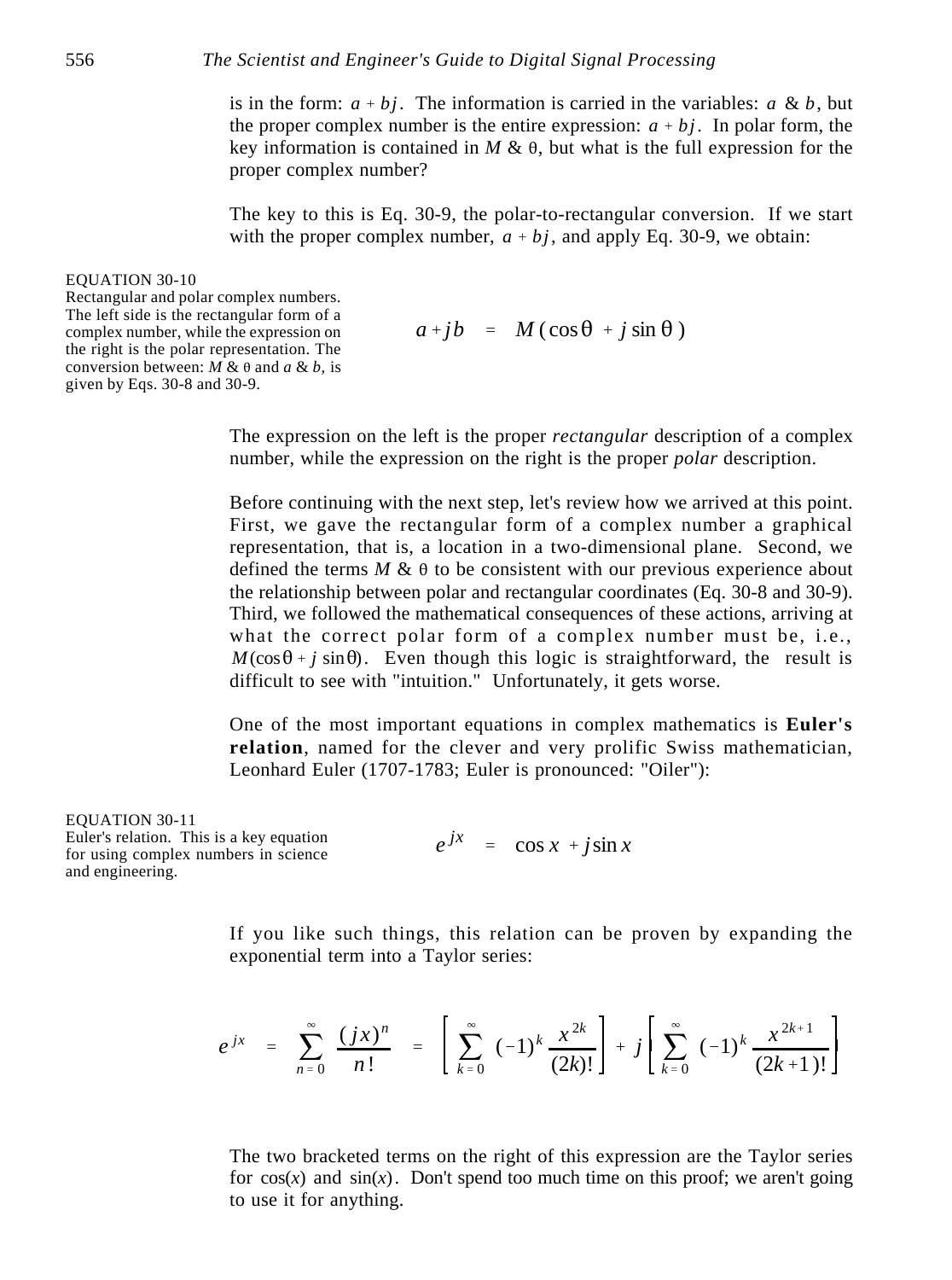Rewriting Eq. 30-10 using Euler's relation results in the most common way of expressing a complex number in polar notation, a **complex exponential**:

EQUATION 30-12 Exponential form of complex numbers. The rectangular form, on the left, is equal to the exponential polar form, on the right.

 $a + jb = Me^{j\theta}$ 

Complex numbers in this exponential form are the backbone of DSP mathematics. Start your understanding by memorizing Eqs. 30-8 through 30- 12. A strong advantage of using this exponential polar form is that it is very simple to multiply and divide complex numbers:

EQUATION 30-13 Multiplication of complex numbers.

$$
M_1 e^{j\theta_1} M_2 e^{j\theta_2} = M_1 M_2 e^{j(\theta_1 + \theta_2)}
$$

EQUATION 30-14 Division of complex numbers.

$$
\frac{M_1 e^{j\theta_1}}{M_2 e^{j\theta_2}} = \left[\frac{M_1}{M_2}\right] e^{j(\theta_1 - \theta_2)}
$$

That is, complex numbers in polar form are multiplied by multiplying their magnitudes and adding their angles. The easiest way to perform addition and subtraction in polar form is to convert the numbers to rectangular form, perform the operation, and reconvert back into polar. Complex numbers are usually expressed in rectangular form in computer routines, but in polar form when writing and manipulating equations. Just as  $Re()$  and  $Im()$ are used to extract the rectangular components from a complex number, the operators *Mag* ( ) and *Phase* ( ) are used to extract the polar components. For example, if  $A = 5e^{j\pi/7}$ , then  $Mag(A) = 5$  and  $Phase(A) = \pi/7$ .

## **Using Complex Numbers by Substitution**

Let's summarize where we are at. Solutions to common algebraic equations often contain the square-root of a negative number. These are called *complex numbers*, and represent solutions that cannot exist in the world as we know it. Complex numbers are expressed in one of two forms:  $a + bj$ (rectangular), or  $Me^{j\theta}$  (polar), where *j* is a symbol representing  $\sqrt{-1}$ . Using either notation, a single complex number contains two separate pieces of information, either  $a \& b$ , or  $M \& \theta$ . In spite of their elusive nature, complex numbers follow mathematical laws that are similar (or identical) to those governing ordinary numbers.

This describes what complex numbers are and how they fit into the world of pure mathematics. Our next task is to describe ways they are useful in science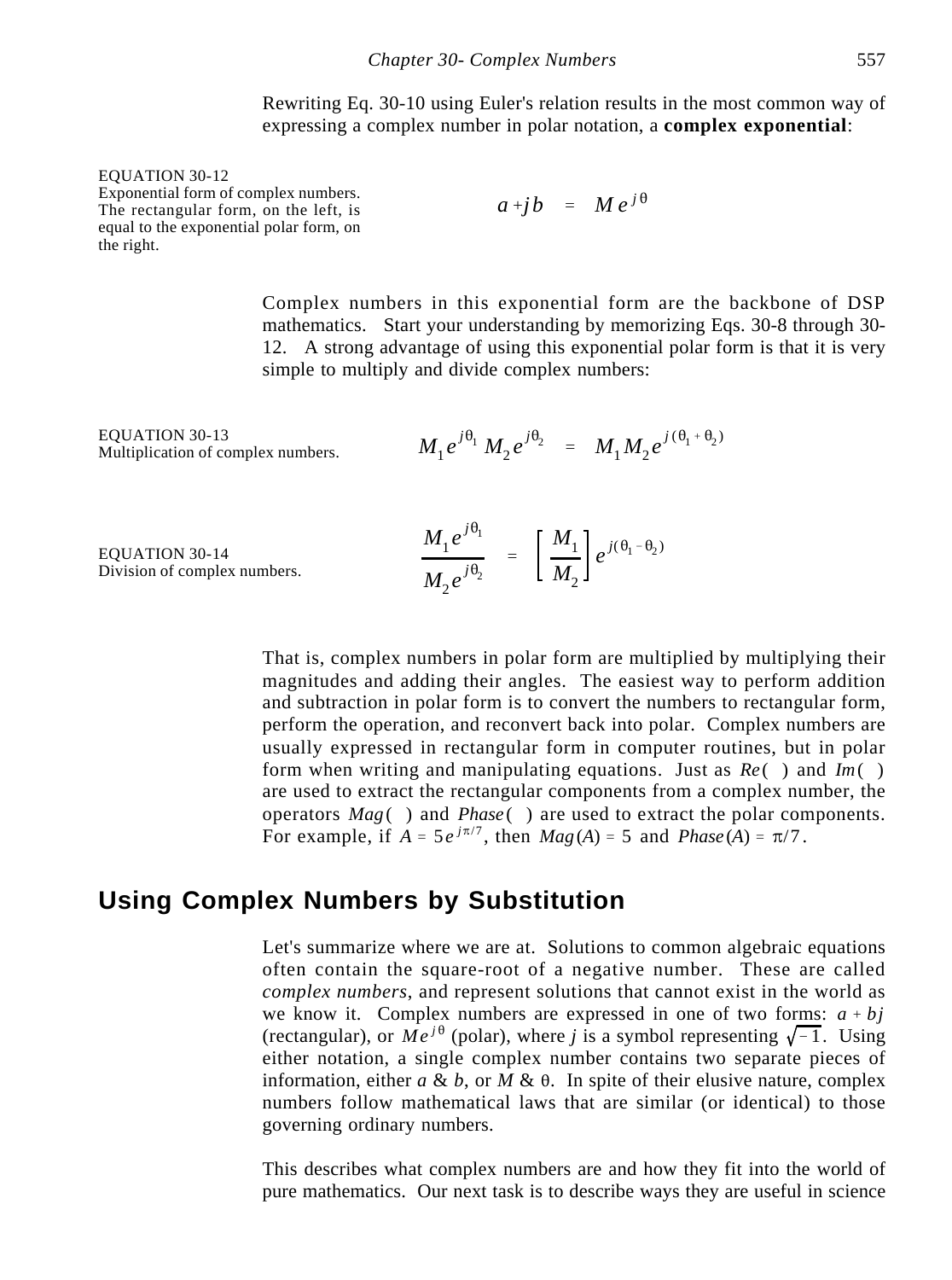#### 558 *The Scientist and Engineer's Guide to Digital Signal Processing*

and engineering problems. How is it possible to use a mathematics that has no connection with our everyday experience? The answer: *If the tool we have is a hammer, make the problem look like a nail.* In other words, we *change* the physical problem into a complex number form, manipulate the complex numbers, and then *change* back into a physical answer.

There are two ways that physical problems can be represented using complex numbers: a simple method of **substitution**, and a more elegant method we will call **mathematical equivalence**. Mathematical equivalence will be discussed in the next chapter on the *complex Fourier transform*. The remainder of this chapter is devoted to substitution.

Substitution takes two real physical parameters and places one in the real part of the complex number and one in the imaginary part. This allows the two values to be manipulated as a single entity, i.e., a single complex number. After the desired mathematical operations, the complex number is separated into its real and imaginary parts, which again correspond to the physical parameters we are concerned with.

A simple example will show how this works. As you recall from elementary physics, *vectors* can represent such things as: force, velocity, acceleration, etc. For example, imagine a sailboat being pushed in one direction by the wind, and in another direction by the ocean current. The resulting force on the boat is the vector sum of the two individual force vectors. This example is shown in Fig. 30-3, where two vectors, A and B, are added through the parallelogram law, resulting in C.

We can represent this problem with complex numbers by placing the east/west coordinate into the real part of a complex number, and the north/south coordinate into the imaginary part. This allows us to treat each vector as a single complex number, even though it is composed of two parts. For instance, the force of the wind, vector A, might be in the direction of 2 parts to the east and 6 parts to the north, represented as the complex number:  $2 + 6j$ . Likewise, the force of the ocean current, vector B, might be in the direction of 4 parts to the east and 3 parts to the south, represented as the complex number:  $4 - 3j$ . These two vectors can be added via Eq. 30-1, resulting in the complex number representing vector C:  $6 + 3j$ . Converting this back into a physical meaning, the combined force on the sailboat is in the direction of 6 parts to the north and 3 parts to the east.

Could this problem be solved without complex numbers? Of course! The complex numbers merely provide a formalized way of keeping track of the *two* components that form a *single* vector. The idea to remember is that some physical problems can be converted into a complex form by simply adding a *j* to one of the components. Converting back to the physical problem is nothing more than dropping the *j*. This is the essence of the *substitution* method.

Here's the rub. How do we know that the rules and laws that apply to complex mathematics are the same rules and laws that apply to the original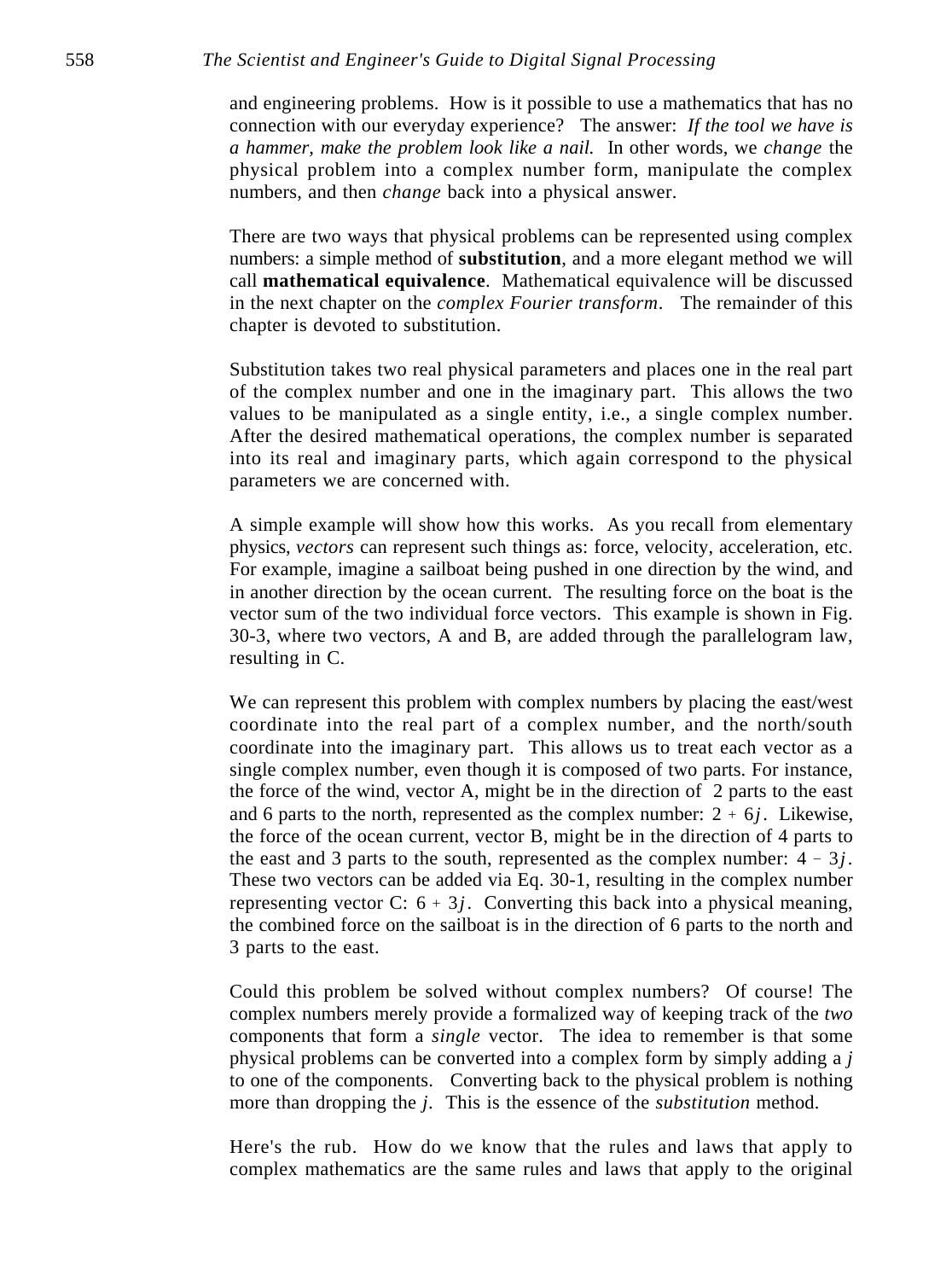

Adding vectors with complex numbers. The vectors A & B represent forces measured with respect to north/south and east/west. The east/west dimension is replaced by the real part of the complex number, while the north/south dimension is replaced by the imaginary part. This substitution allows complex mathematics to be used with an entirely *real* problem.



physical problem? For instance, we used Eq. 30-1 to add the force vectors in the sailboat problem. How do we know that the addition of complex numbers provides the same result as the addition of force vectors? In most cases, we know that complex mathematics can be used for a particular application because *someone else* said it does. Some brilliant and well respected mathematician or engineer worked out the details and published the results. The point to remember is that we cannot substitute just *any* problem into a complex form and expect the answer to make sense. We must stick to applications that have been shown to be applicable to complex analysis.

Let's look at an example where complex number substitution *does not* work. Imagine that you buy apples for \$5 a box, and oranges for \$10 a box. You represent this by the complex number:  $5 + 10j$ . During a particular week, you buy 6 boxes of apples and 2 boxes of oranges, which you represent by the complex number:  $6 + 2j$ . The total price you must pay for the goods is equal to number of items multiplied by the price of each item, that is,  $(5 + 10j) (6 + 2j) = 10 + 70j$ . In other words, the complex math indicates you must pay a total of \$10 for the apples and \$70 for the oranges. The problem is, the answer is completely wrong! The rules of complex mathematics *do not* follow the rules of this particular physical problem.

## **Complex Representation of Sinusoids**

Complex numbers find a niche in electronics and signal processing because they are a compact way to represent and manipulate the most useful of all waveforms: sine and cosine waves. The conventional way to represent a sinusoid is:  $M \cos(\omega t + \phi)$  or  $A \cos(\omega t) + B \sin(\omega t)$ , in polar and rectangular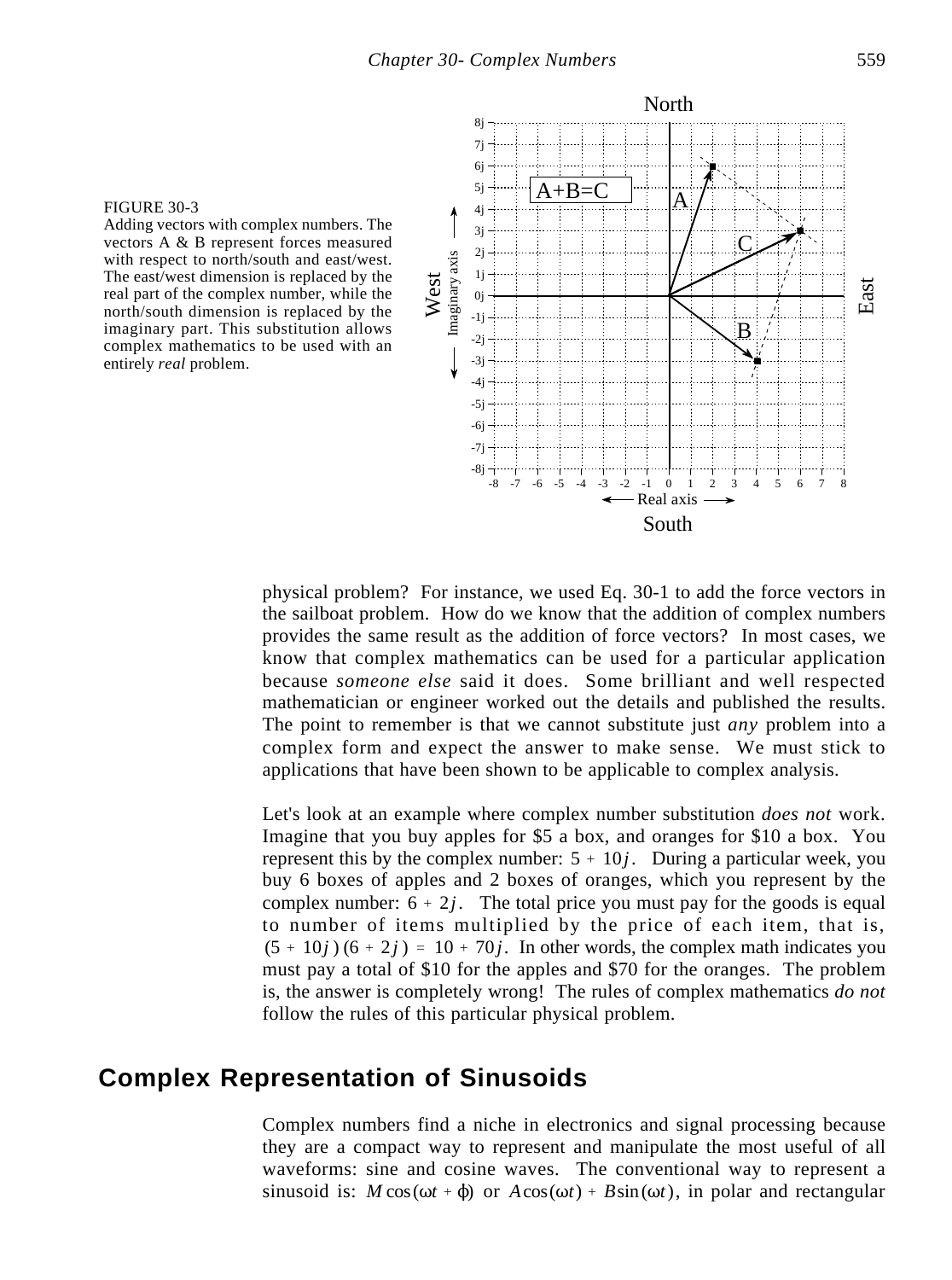notation, respectively. Notice that we are representing frequency by  $\omega$ , the *natural frequency* in *radians per second*. If it makes you more comfortable, you can replace each  $\omega$  with  $2\pi f$  to make the expressions in hertz. However, most DSP mathematics is written using the shorter notation, and you should become familiar with it. Since it requires two parameters to represent a single sinusoid (i.e.,  $A \& B$ , or  $M \& \phi$ ), the use of complex numbers to represent these important waveforms is a natural. Using substitution, the change from the conventional sinusoid representation to a complex number is straightforward. In rectangular form:

 $A\cos(\omega t) + B\sin(\omega t) \neq a + jb$ 

*(conventional representation) (complex number)*

where  $A \neq a$ , and  $B \neq b$ . Put in words, the amplitude of the cosine wave becomes the real part of the complex number, while the *negative* of the sine wave's amplitude becomes the imaginary part. It is important to understand that this is *not* an equation, but merely a way of letting a complex number *represent* a sinusoid. This substitution also can be applied in polar form:

$$
M\cos(\omega t+\phi) \quad \rightleftarrows \quad Me^{j\theta}
$$

*(conventional representation) (complex number)*

where  $M \neq M$ , and  $\theta \neq -\phi$ . In words, the polar notation substitution leaves the magnitude the same, but changes the sign of the phase angle.

Why change the sign of the imaginary part  $\&$  phase angle? This is to make the substitution appear in the same form as the *complex Fourier transform* described in the next chapter. The *substitution* techniques of this chapter gain nothing from this sign change, but it is almost always done to keep things consistent with the more advanced methods.

Using complex numbers to represent sine and cosine waves is a common technique in electrical circuit analysis and DSP. This is because many (but not all) of the rules and laws governing complex numbers are the same as those governing sinusoids. In other words, we can represent the sine and cosine waves with complex numbers, manipulate the numbers in various ways, and have the resulting answer match the way the sinusoids behave.

However, we must be careful to use only those mathematical operations that mimic the physical problem being represented (sinusoids in this case). For example, suppose we use the complex variables, *A* and *B*, to represent two sinusoids of the same frequency, but with different amplitudes and phase shifts. When the two complex numbers are *added*, a third complex number is produced. Likewise, a third sinusoid is created when the two sinusoids are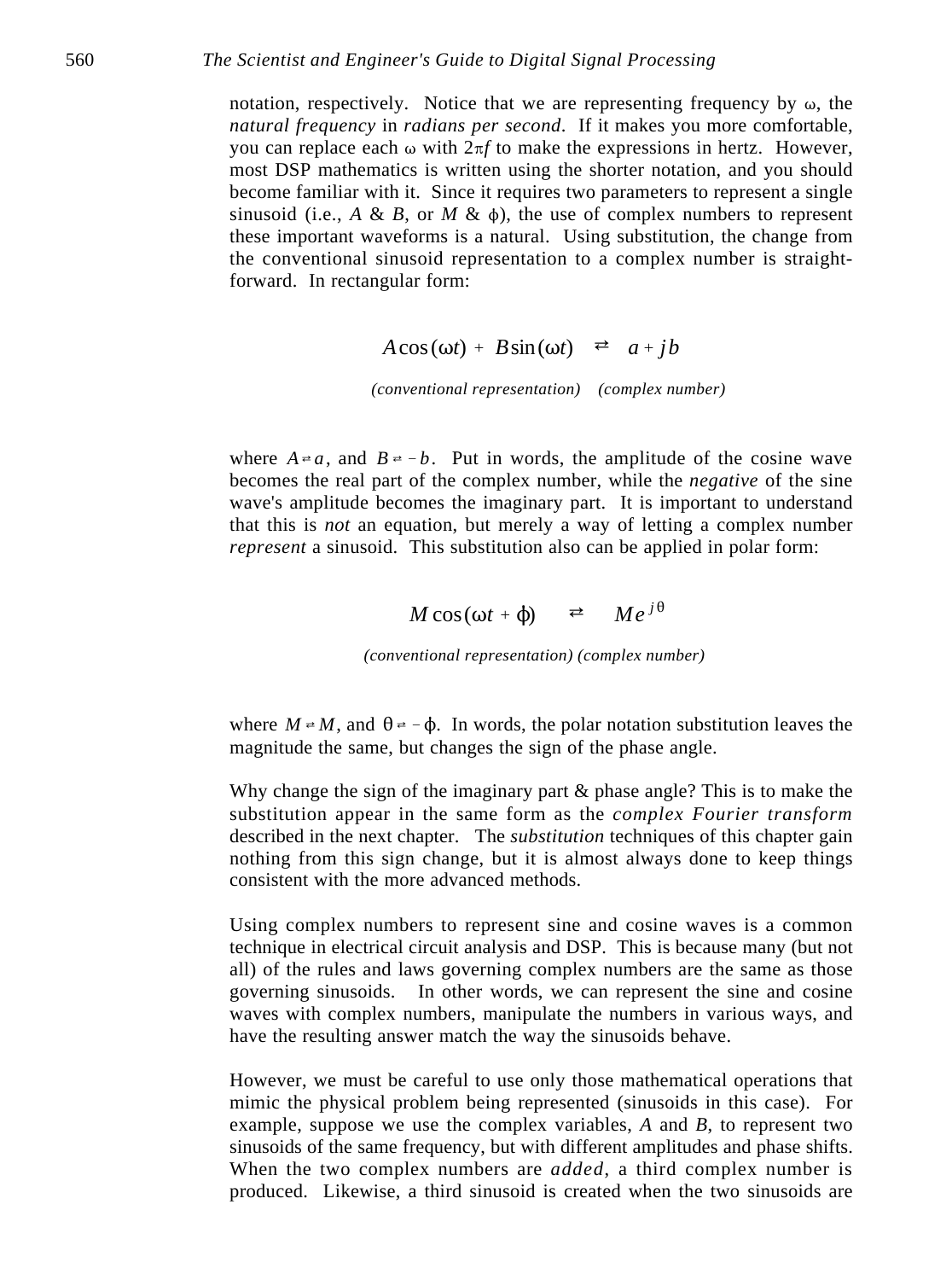added. As you would hope, the third complex number represents the third sinusoid. The complex addition matches the physical system.

Now, imagine multiplying the complex numbers *A* and *B*, resulting in another complex number. Does this match what happens when the two sinusoids are multiplied? No! Multiplying two sinusoids does *not* produce another sinusoid. Complex multiplication fails to match the physical system, and therefore cannot be used.

Fortunately, the valid operations are clearly defined. Two conditions must be satisfied. First, all of the sinusoids must be at the *same frequency*. For example, if the complex numbers:  $1 + 1j$  and  $2 + 2j$  represent sinusoids at the same frequency, then the sum of the two sinusoids is represented by the complex number:  $3+3j$ . However, if  $1+1j$  and  $2+2j$  represent sinusoids with different frequencies, there is nothing that can be done with the complex representation. In this case, the sum of the complex numbers,  $3+3j$ , is meaningless.

In spite of this, frequency can be left as a variable when using complex numbers, but it must be the *same* frequency everywhere. For instance, it is perfectly valid to add:  $2\omega + 3\omega j$  and  $3\omega + 1j$ , to produce:  $5\omega + (3\omega + 1)j$ . These represent sinusoids where the amplitude and phase vary as frequency changes. While we do not know *what* the particular frequency is, we do know that it is the *same* everywhere, i.e., ω.

The second requirement is that the operations being represented must be *linear*, as discussed in Chapter 5. For instance, sinusoids can be combined by addition and subtraction, but not by multiplication or division. Likewise, systems may be amplifiers, attenuators, high or low-pass filters, etc., but not such actions as: squaring, clipping and thresholding. Remember, even convolution and Fourier analysis are only valid for linear systems.

## **Complex Representation of Systems**

Figure 30-4 shows an example of using complex numbers to represent a sinusoid passing through a linear system. We will use continuous signals for this example, although discrete signals are handled the same way. Since the input signal is a sinusoid, and the system is linear, the output will also be a sinusoid, and at the same frequency as the input. As shown, the example input signal has a conventional representation of:  $3\cos(\omega t + \pi/4)$ , or the equivalent expression:  $2.1213 \cos(\omega t) - 2.1213 \sin(\omega t)$ . When represented by a complex number this becomes:  $3e^{-j\pi/4}$  or  $2.1213 + j2.1213$ . Likewise, the conventional representation of the output is:  $1.5 \cos(\omega t - \pi/8)$ , or in the alternate form:  $1.3858 \cos(\omega t) + 0.5740 \sin(\omega t)$ . This is represented by the complex number:  $1.5 e^{j\pi/8}$  or  $1.3858 - j0.5740$ .

The system's characteristics can also be represented by a complex number. The magnitude of the complex number is the ratio between the magnitudes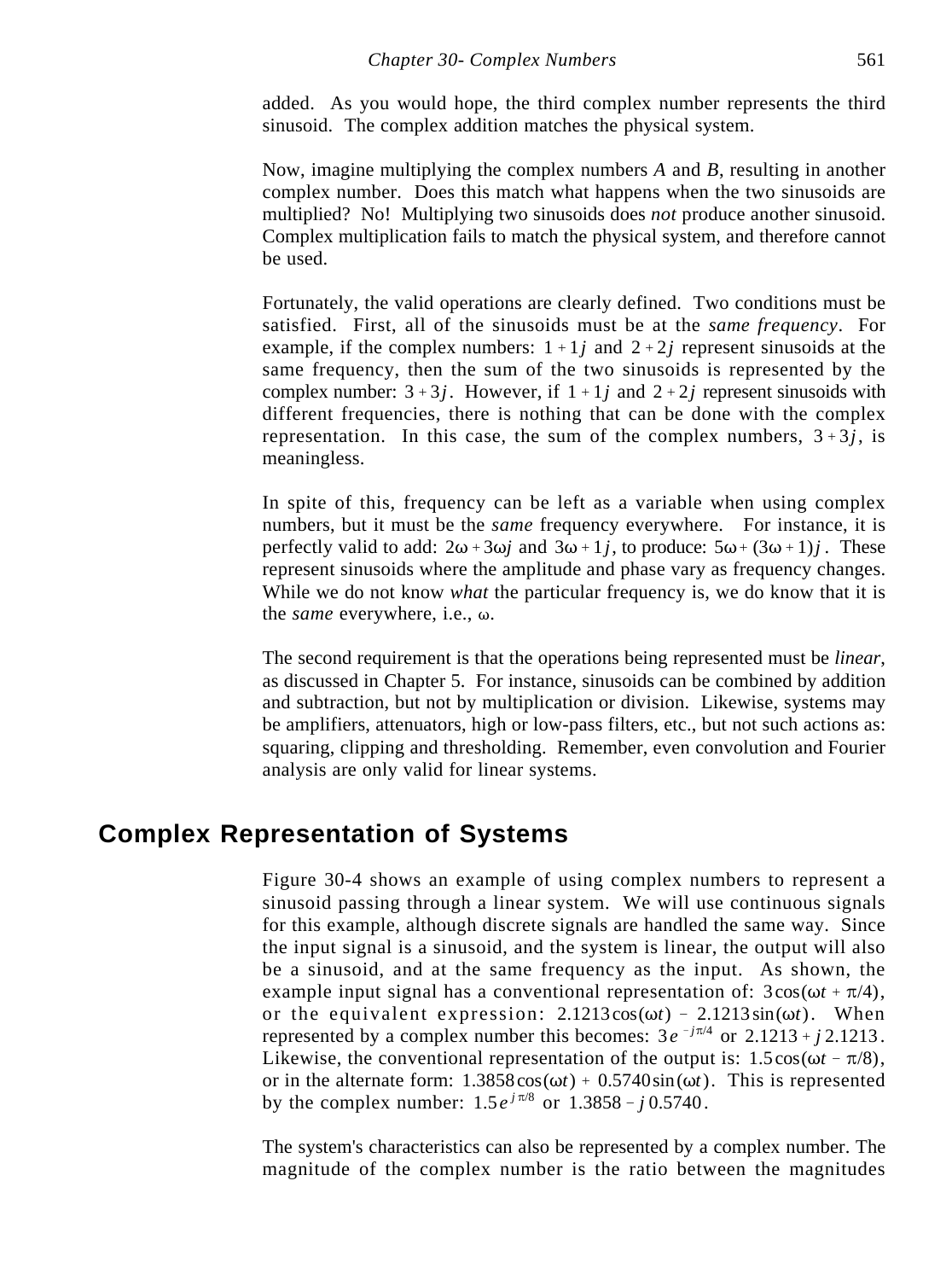

#### FIGURE 30-4

Sinusoids represented by complex numbers. Complex numbers are popular in DSP and electronics because they are a convenient way to represent and manipulate *sinusoids*. As shown in this example, sinusoidal input and output signals can be represented as complex numbers, expressed in either polar or rectangular form. In addition, the *change* that a linear system makes to a sinusoid can also be expressed as a complex number.

of the input and output (i.e.,  $M_{out}/M_{in}$ ). Likewise, the angle of the complex number is the *negative* of the difference between the input and output angles (i.e.,  $-$  [ $\phi$ <sub>out</sub>  $\phi$ <sub>in</sub>]). In the example used here, the system is described by the complex number,  $0.5 e^{j3\pi/8}$ . In other words, the amplitude of the sinusoid is reduced by 0.5, while the phase angle is changed by  $-3\pi/8$ .

The complex number representing the system can be converted into rectangular form as:  $0.1913 - j 0.4619$ , but we must be careful in interpreting what this means. It does *not* mean that a sine wave passing through the system is changed in amplitude by 0.1913, nor that a cosine wave is changed by -0.4619. In general, a pure sine or cosine wave entering a linear system is converted into a *mixture* of sine and cosine waves.

Fortunately, the complex math automatically keeps track of these cross-terms. When a sinusoid passes through a linear system, the complex numbers representing the input signal and the system are *multiplied*, producing the complex number representing the output. If any two of the complex numbers are known, the third can be found. The calculations can be carried out in either polar or rectangular form, as shown in Fig. 30-4.

In previous chapters we described how the Fourier transform decomposes a signal into cosine and sine waves. The amplitudes of the cosine waves are called the *real part*, while the amplitudes of the sine waves are called the *imaginary part*. We stressed that these amplitudes are ordinary numbers, and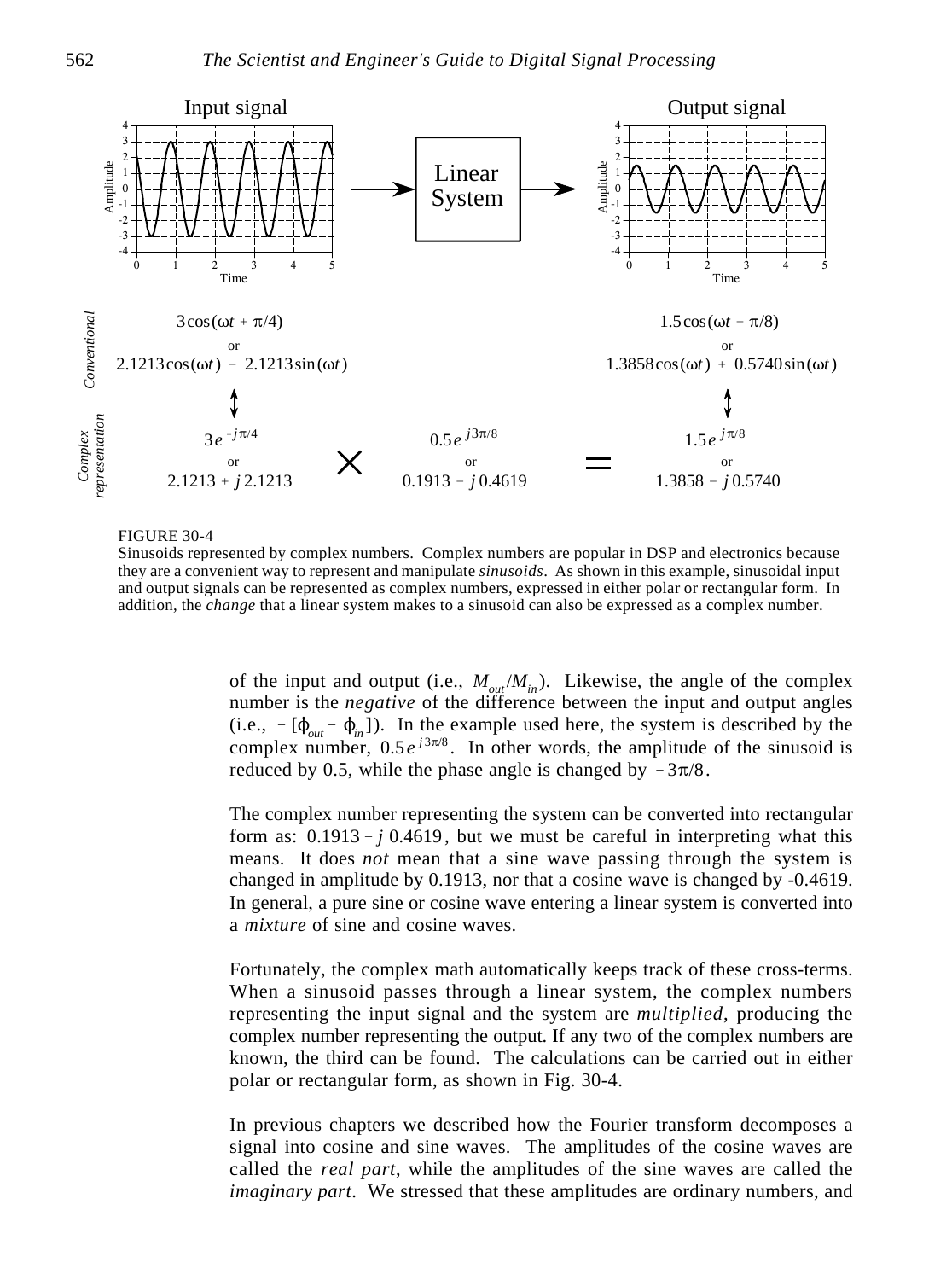the terms *real* and *imaginary* are just names used to keep the two separate. Now that complex numbers have been introduced, it should be quite obvious were the names come from. For example, imagine a 1024 point signal being decomposed into 513 cosine waves and 513 sine waves. Using substitution, we can represent the spectrum by 513 complex numbers. However, don't be misled into thinking that this is the *complex Fourier transform*, the topic of Chapter 31. This is still the *real Fourier transform*; the spectrum has just been placed in a complex format by using substitution.

## **Electrical Circuit Analysis**

This method of substituting complex numbers for cosine & sine waves is called the **Phasor transform**. It is the main tool used to analyze networks composed of resistors, capacitors and inductors. [More formally, electrical engineers define the phasor transform as multiplying by the complex term:  $e^{j\omega t}$  and taking the real part. This allows the procedure to be written as an equation, making it easier to deal with in mathematical work. "Substitution" achieves the same end result, but is less elegant].

The first step is to understand the relationship between the current and voltage for each of these devices. For the resistor, this is expressed in Ohm's law:  $v = iR$ , where *i* is the instantaneous current through the device, *v* is the instantaneous voltage across the device, and  $R$  is the resistance. In contrast, the capacitor and inductor are governed by the differential equations:  $i = C dv/dt$ , and  $v = L di/dt$ , where *C* is the capacitance and *L* is the inductance. In the most general method of circuit analysis, these nasty differential equations are combined as dictated by the circuit configuration, and then solved for the parameters of interest. While this will answer *everything* about the circuit, the math can become a real mess.

This can be greatly simplified by restricting the signals to be sinusoids. By representing these sinusoids with complex numbers, the difficult *differential* equations can be directly replaced with much simpler *algebraic* equations. Figure 30-5 illustrates how this works. We treat each of these three components (resistor, capacitor & inductor) as a *system*. The input to the system is the sinusoidal current through the device, while the output is the sinusoidal voltage across its two terminals. This means we can represent the input and output of the system by the two complex variables: *I* (for current) and *V* (for voltage), respectively. The relation between the input and output can also be expressed by a complex number. This complex number is called the **impedance**, and is given the symbol: *Z*. This means:

$$
I \times Z = V
$$

In words, the complex number representing the sinusoidal voltage is equal to the complex number representing the sinusoidal current multiplied by the impedance (another complex number). Given any two, the third can be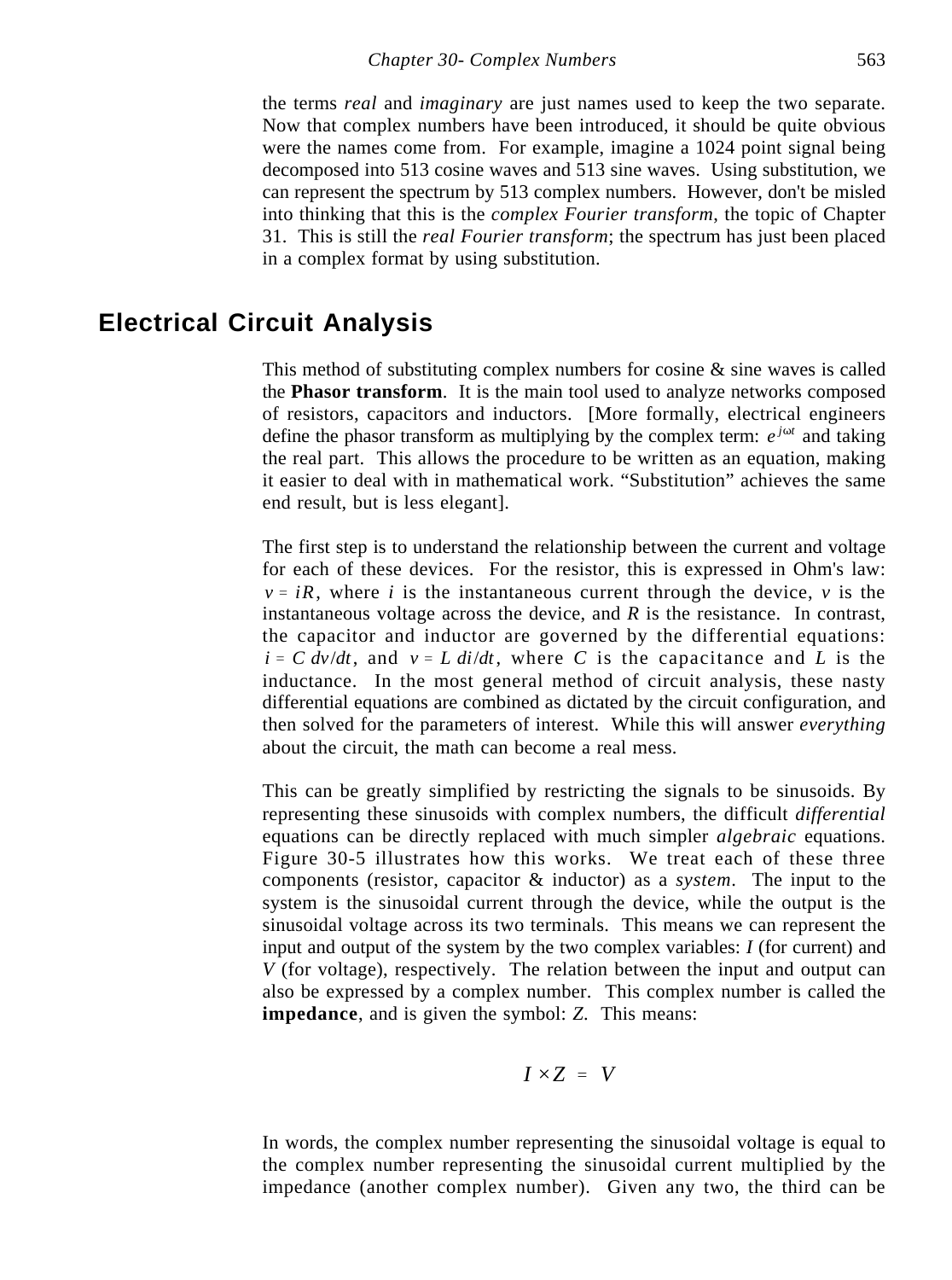

#### FIGURE 30-5

Definition of impedance. When sinusoidal voltages and currents are represented by complex numbers, the ratio between the two is called the *impedance*, and is denoted by the complex variable, *Z*. Resistors, capacitors and inductors have impedances of  $R$ ,  $-j/\omega C$ , and  $j\omega L$ , respectively.

found. In polar form, the magnitude of the impedance is the ratio between the amplitudes of *V* and *I.* Likewise, the phase of the impedance is the phase difference between *V* and *I*.

This relation can be thought of as *Ohm's law for sinusoids*. Ohms's law  $(v = iR)$  describes how the *resistance* relates the instantaneous current and voltage in a resistor. When the signals are sinusoids represented by complex numbers, the relation becomes:  $V = IZ$ . That is, the *impedance* relates the current and voltage. Resistance is an ordinary number, since it deals with two ordinary numbers. Impedance is a complex number, since it relates two complex numbers. Impedance contains more information than resistance, because it dictates both the amplitudes *and* the phase angles.

From the differential equations that govern their operation, it can be shown that the impedance of the resistor, capacitor, and inductor are:  $R$ ,  $-j/\omega C$ , and  $j\omega L$ , respectively. As an example, imagine that the current in each of these components is a unity amplitude cosine wave, as shown in Fig. 30-5. Using substitution, this is represented by the complex number:  $1+0j$ . The voltage across the resistor will be:  $V = IZ = (1+0j)R = R+0j$ . In other words, a cosine wave of amplitude *R*. The voltage across the capacitor is found to be:  $V = IZ = (1+0j)(-j/\omega C)$ . This reduces to:  $0-j/\omega C$ , a sine wave of amplitude,  $1/\omega C$ . Likewise, the voltage across the inductor can be calculated:  $V = IZ = (1+0j)(j\omega L)$ . This reduces to:  $0+j\omega L$ , a negative sine wave of amplitude, ωL.

The beauty of this method is that *RLC* circuits can be analyzed without having to resort to differential equations. The *impedance* of the resistors, capacitors,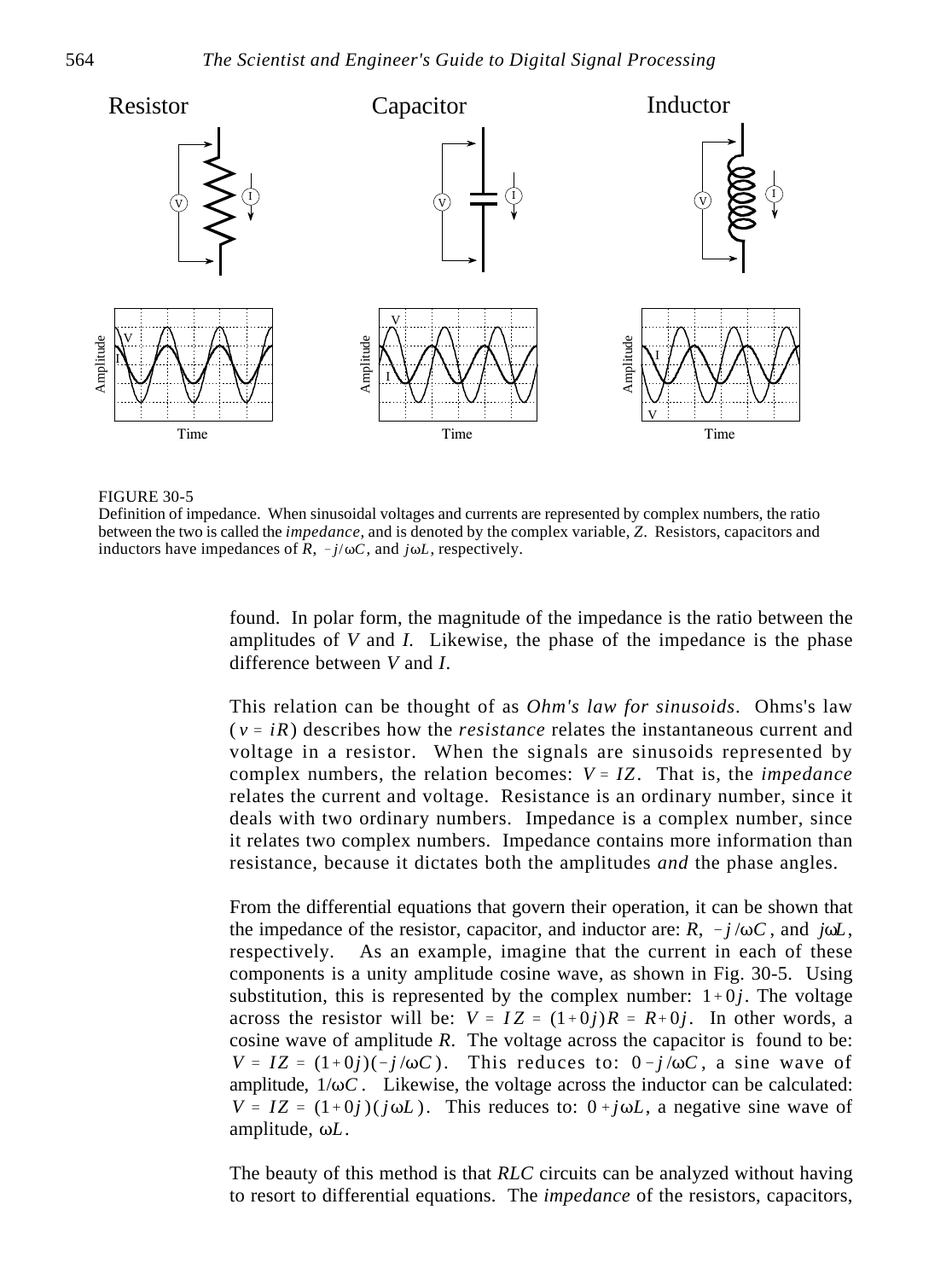

and inductors is treated the same as *resistance* in a DC circuit. This includes all of the basic combinations, such as: resistors in series, resistors in parallel, voltage dividers, etc.

As an example, Fig. 30-6 shows an *RLC* circuit called a **notch filter**, used to remove a narrow band of frequencies. For instance, it could eliminate 60 hertz interference in an audio or instrumentation signal. If this circuit were composed of three resistors (instead of the resistor, capacitor and inductor), the relationship between the input and output signals would be given by the voltage divider formula:  $v_{out}/v_{in} = (R2 + R3)/(R1 + R2 + R3)$ . Since the circuit contains capacitors and inductors, the equation is rewritten with impedances:

$$
\frac{Vout}{Vin} = \frac{Z2 + Z3}{Z1 + Z2 + Z3}
$$

where: *Vout*, *Vin*, *Z1*, *Z2*, and *Z3* are all complex variables. Plugging in the impedance of each component:

$$
\frac{V_{out}}{V_{in}} = \frac{j\omega L - \frac{j}{\omega C}}{R + j\omega L - \frac{j}{\omega C}}
$$

Next, we crank through the algebra to separate everything containing a *j*, from everything that does not contain a *j*. In other words, we separate the equation into its real and imaginary parts. This algebra can be tiresome and long, but the alternative is to write and solve *differential equations*, an